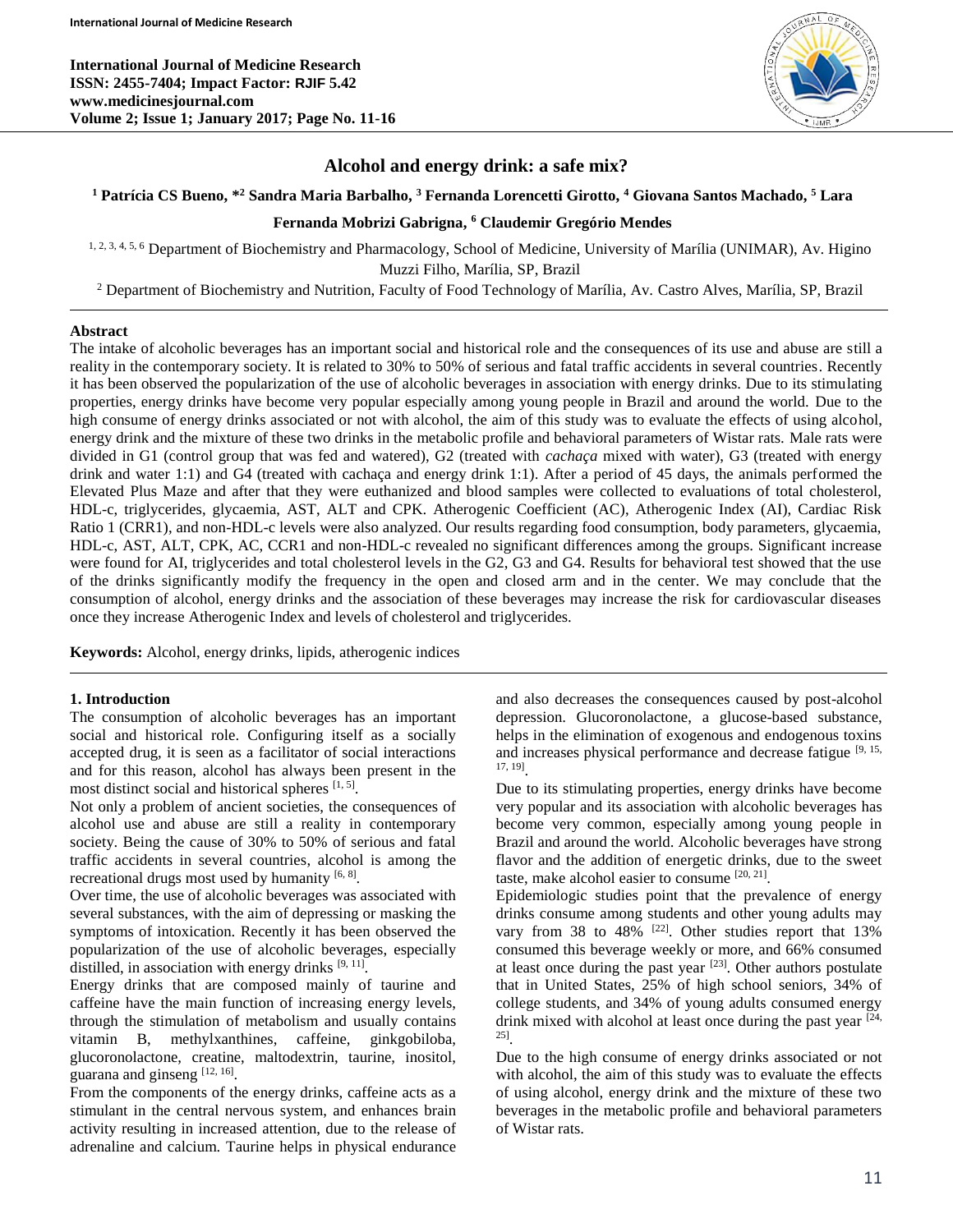# **2. Methods**

## **2.1. Ethics**

This experiment had the approval by the Animal Research Ethics Committee of the University of Marília (UNIMAR, Marília, SP, Brazil).

## **2.2. Group of animals**

Forty male Wistar rats with 100g to 120g were part of the experiment. They were maintained in the vivarium at the Medical School of Marilia – UNIMAR (CEMA). Animals were housed in collective cages under a dark/light cycle of 12 hours, room temperature of  $22 \pm 2$ °C, and relative air humidity of 60 ± 5%. Animals were fed and watered *ad libitum*; *and* cared according to the recommendations of the Canadian Council's "Guide for the care and use of experimental animals".

Rats were divided in 4 groups  $(n=10)$ , acclimated to laboratory conditions (for seven days), and treated according to the following groups (all the animals were fed with regular rat feed *ad libitum*):

G1: Control group that was fed and watered *ad libitum;* 

G2: Group treated with *cachaça* (sugar cane spirit that contain  $40^{\overline{0}}$  of alcohol) mixed with water (1:1) *ad libitum*.

G3: Group treated with energy drink (energy drink and water 1:1) *ad libitum*;

G4: Group treated with *cachaça* and energy drink (1:1) *ad libitum*.

## **2.2. Metabolic parameters**

After a period of 45 days, the rats were euthanized with a lethal intraperitoneal injection of 200 mg/Kg of thiopental. After death, blood samples were obtained from the vena cava to determine the biochemical parameters: total cholesterol, high density lipoprotein (HDL-c), triglycerides, glycaemia, aspartate aminotransferase (AST), alanine aminotransferase (ALT) and creatine phosphokinase (CPK). The glucose and lipid levels were measured in mg/dL; AST, ALT and CPK in U/L.

Atherogenic Coefficient (AC), Atherogenic Index (AI), Cardiac Risk Ratio 1 (CRR1), and non-HDL-c levels were studied following Ahmadvand et al. <sup>[26]</sup>, Erejuwa et al. <sup>[27]</sup>, and Ikewuchi *et al.* <sup>[28]</sup>:  $AC = (Total cholesterol - HDL$ c)/HDL-c;  $AI = log$  (Triglycerides/HDL-c);  $CCR1 = Total$ cholesterol/HDL-c;  $CCR2 = LDL-c/HDL-c$ ; Non-HDL-c = Total cholesterol - HDL-c.

# **2.3. Behavioral testing**

In order to perform the behavioral test, animals underwent the Elevated Plus Maze to evaluate the anxiety index according to the model of Boerngen-Lacerda *et al.* [29] and Blanchard *et al.* [30] .

This apparatus is constructed with wood and possess two open and opposed arms (50x10 cm), two enclosed arms (50 x 10 x 40 cm) and platforms with the same extent of the open arms, and that cross them perpendicularly, delimiting a central area of 10 cm<sup>2</sup>. The apparatus stands 50 cm high from the ground and the rats are placed in for 5 minutes. This procedure was performed at the end of the experimental protocol (45 days of treatment). Parameters as time and frequency in the open and close arm, and in the center; time and frequency of lifting, strengthening, diving and selfcleaning were analyzed.

## **2.4. Statistical analysis**

T-Test and ANOVA were performed for the statistical analysis and the variables were presented as mean and standard error mean, adopting a 5% level of significance.

## **3. Results**

Our results show that food consumption decreased significantly in the groups treated with alcohol and energy drink but did not vary in the group treated with the mix of both beverages. Body weight at the beginning and at the end of the experimental protocol is not different when comparing the groups (Table 1).

**Table 1:** Mean and standard deviation of the food comsumption and body weight of G1: Control Group; G2: Group treated with alcohol; G3: Group treated with energy drink; G4: Group treated with alcohol mixed with energy drink.

| <b>Parameters</b> | G1               | G2              | G3               | G4              | p-value  |
|-------------------|------------------|-----------------|------------------|-----------------|----------|
| FC                | $114.4+9.53$     | $82.44 + 17.65$ | $68.13 + 19.36$  | $107.53 + 8.91$ | $0.000*$ |
| BW1               | $159.35 + 19.57$ | $164.55+16.05$  | $165.35 + 17.35$ | $155.8 + 18.60$ | 0.600    |
| BW <sub>2</sub>   | $324.6 + 28.52$  | $310.7+29.19$   | $312.15 + 12.89$ | $331.7+26.64$   | 0.670    |

FC: Food consumption (mL/kg); BW1: Body weight at the beginning of the treatment (g); BW2: Body weight at the end of the treatment (g). \*Level of significance: 5%.

In table 2 it is possible to observe that the consumption of the

beverages did not modify significantly the values of glycaemia, HDL-c, AST, ALT and CPK but promoted significant increase in the levels of triglycerides and total cholesterol.

**Table 2:** Mean and standard deviation of the biochemical parameters of G1: Control Group; G2: Group treated with alcohol; G3: Group treated with energy drink; G4: Group treated with alcohol mixed with energy drink.

| <b>Parameters</b> | G1              | G <sub>2</sub>     | G3               | G4              | p-value  |
|-------------------|-----------------|--------------------|------------------|-----------------|----------|
| Glycaemia         | $213.6 + 82.46$ | $207.9 \pm 100.78$ | $183.5 + 84.8$   | $165.3 + 45.42$ | 0.520    |
| ТG                | $72.5 + 20.01$  | $113.7 \pm 36.81$  | $97.8 \pm 26.67$ | $89.7 + 39.44$  | $0.041*$ |
| TC                | $40.6 + 4.13$   | $48.9 + 1.86$      | $47 + 3.52$      | $51.5 + 2.23$   | $0.002*$ |
| HDL-c             | $19.9 + 2.42$   | $19.4 + 2.11$      | $21.6 + 2.06$    | $20.6 + 2.41$   | 0.171    |
| AST               | $119.3 + 31.67$ | $106.1 + 15.76$    | $121.8 + 70.43$  | $83+9.67$       | 0.130    |
| <b>ALT</b>        | $69.9+11.26$    | $54.4 + 5.6$       | $56.9 \pm 16.65$ | $53 + 8.99$     | 0.077    |
| <b>CPK</b>        | $1222+795.17$   | $1194.6 + 647.7$   | $958.5 + 382.7$  | 788.2+442.61    | 0.311    |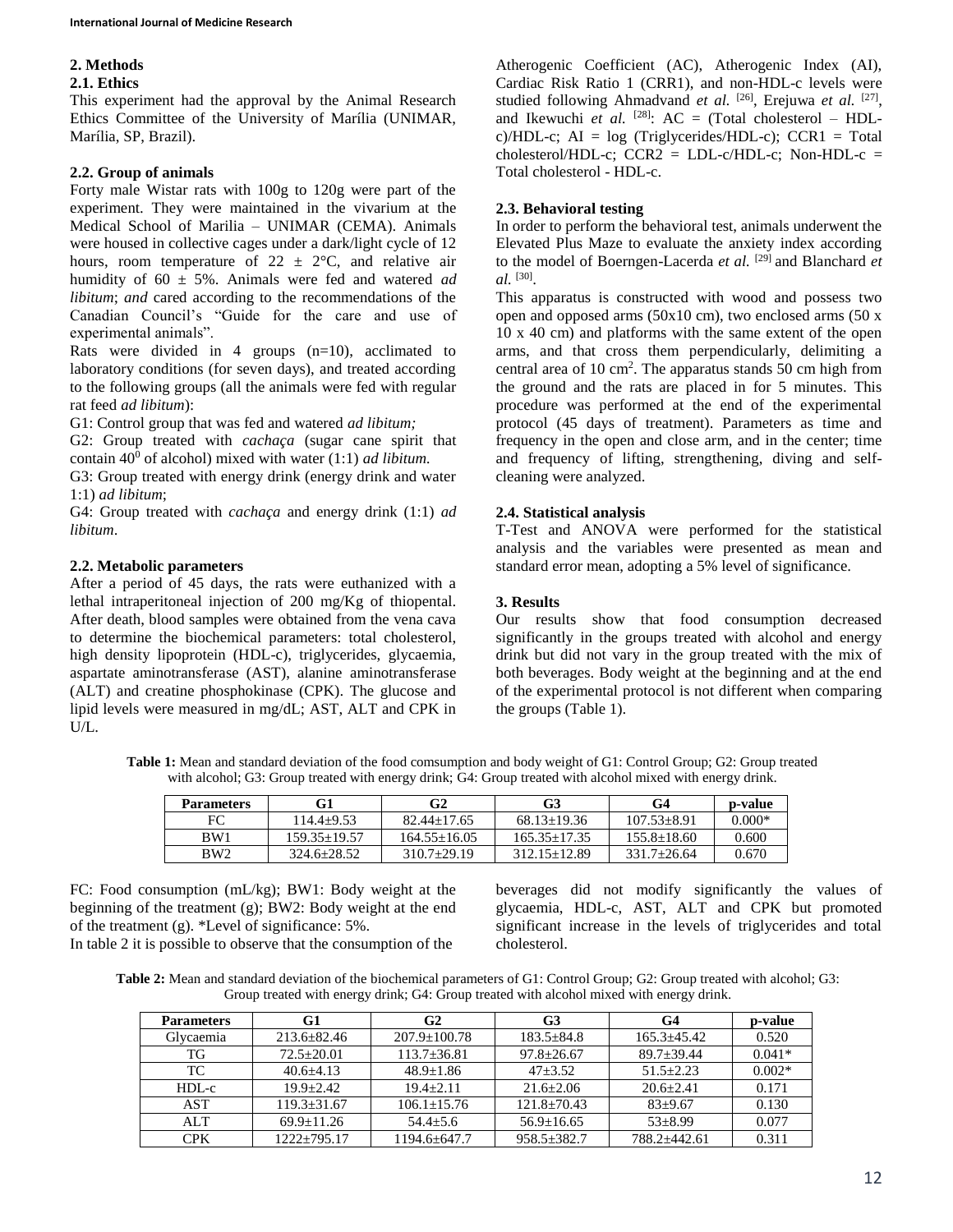TG: triglycerides; TC: total cholesterol; HDL-c: High Density Lipoprotein; AST: aspartate aminotransferase; ALT: alanine aminotransferase; CPK: creatine phosphokinase.

\*Level of significance: 5%.

Results for atherogenic indices and non-HDL-c values are found in table 3. Significant increase is seen only for AI.

**Table 3:** Mean of the Atherogenic Indices and non-HDL-c of G1: Control Group; G2: Group treated with alcohol; G3: Group treated with energy drink; G4: Group treated with alcohol mixed with energy drink.

| <b>Parameters</b> | G1   | G2      | G <sub>3</sub> | G4      |
|-------------------|------|---------|----------------|---------|
| AC                | 1.35 | 1.25    | 1.26           | 1.47    |
| AI                | 0.51 | $0.78*$ | $0.65*$        | $0.68*$ |
| CRR1              | 2.11 | 2.16    | 2.14           | 2.39    |
| Non-HDL-c         |      | 24      | 25             | 28      |

AI: Atherogenic Index; AC: Atherogenic coefficient; CRR1: Cardiac Risk Ratio 1. \*P<0.01, according to Dunnett Test. Results for the behavioral test (Table 4) show that the use of

the beverages significantly modify the frequency in the open and closed arm and in the center. They also decrease the time in the center of the Elevated Plus Maze.

**Table 4:** Mean and standard deviation of the Behavioral testing of G1: Control Group; G2: Group treated with alcohol; G3: Group treated with energy drink; G4: Group treated with alcohol mixed with energy drink.

| <b>Parameter</b>           | G1               | G <sub>2</sub>   | G <sub>3</sub>   | G <sub>4</sub>   | p-value  |
|----------------------------|------------------|------------------|------------------|------------------|----------|
| Time in the open arm (s)   | $85.7 \pm 54.8$  | $84.4 \pm 27.8$  | $98.3 \pm 42.5$  | $50.7 \pm 37.2$  | 0.086    |
| Frequency in the open arm  | $3.9 \pm 2.3$    | $5.9 \pm 3.1$    | $6.7 \pm 2.6$    | $6.1 \pm 1.8$    | $0.009*$ |
| Time in the close arm (s)  | $129.5 \pm 66.5$ | $169.1 \pm 37.5$ | $140.0 \pm 51.9$ | $186.4 \pm 66.1$ | 0.390    |
| Frequency in the close arm | $4.9 \pm 2.7$    | $6.2 \pm 3.1$    | $8.6 \pm 3.8$    | $5.4 \pm 3.2$    | $0.007*$ |
| Time in the center $(s)$   | $84.7 \pm 76.3$  | $46.5 \pm 19.3$  | $61.6 \pm 16.6$  | $62.8 \pm 39.5$  | $0.009*$ |
| Frequency in the center    | $8.0 \pm 1.6$    | $11.1 \pm 5.4$   | $15.2 \pm 5.8$   | $9.1 \pm 4.7$    | $0.007*$ |
| Time of lifting (s)        | $2.40 \pm 1.2$   | $2.44 \pm 0.92$  | $3.1 \pm 0.9$    | $1.87 \pm 0.9$   | 0.160    |
| Frequency of lifting       | $13.1 \pm 6.4$   | $14.7 + 5.7$     | $17.0 \pm 5.45$  | $10.5 \pm 5.19$  | 0.090    |
| Time of strenghing (s)     | $1.32 \pm 0.7$   | $1.4 \pm 0.8$    | $1.2 \pm 0.8$    | $1.1 \pm 0.9$    | 0.680    |
| Frequency of strenghing    | $6.8 \pm 3.4$    | $8 + 4.4$        | $6.4 \pm 4.4$    | $5.9 \pm 5.2$    | 0.740    |
| Time of diving (s)         | $1.1 \pm 0.6$    | $1.2 \pm 0.9$    | $1.3 \pm 0.7$    | $0.6 \pm 0.5$    | 0.250    |
| Frequency of diving        | $5.8 \pm 3.6$    | $7.7 \pm 5.2$    | $6.9 \pm 3.8$    | $3.2 \pm 2.30$   | 0.068    |
| Time of self-cleaning (s)  | $0.9 + 0.8$      | $0.8 \pm 0.6$    | $0.6 \pm 0.6$    | $0.7 \pm 0.6$    | 0.360    |
| Frequency of self-cleaning | $4 + 3.4$        | $3.6 \pm 2.6$    | $2.6 \pm 2.4$    | $2.7 \pm 2.6$    | 0.63     |

\*P<0.01, according to Tukey Test.

#### **4. Discussion**

The observation of our results regarding body parameters, glycaemia, HDL-c, AST, ALT, CPK, AC, CCR1 and non-HDL-c revealed that in the forty five experimental days, the animals fed with alcohol, energy drink and the mix of these beverages did not present significant diferences when compared with the control group. Significant increase were found for triglycerides and total cholesterol levels indicating that these drinks may affect these parameters. We also observed reduction on the food intake in the groups treated with alcohol and with energy drinks but not with the mix of these beverages.

Energy drinks are usually consumed mixed with alcohol possibly to diminish the sedative effects of alcohol or increasing the duration of an alcohol drinking session but energy drink alone may also represent an important part of the overall picture once this mixture may also facilitate the ingestion of higher amounts of alcohol  $[17, 23, 31]$ .

Ebuehi *et al.* <sup>[16]</sup> studied the effects of energy drinks in rabbits and found no differences in the body weight and feed intake but found increase in CPK, AST and ALT levels. They also found increase in the levels of blood glucose, total cholesterol, triglycerides, HDL-c LDL-c. They also found significantly higher values of brain acetylcholine indicating that the use of this kind of beverage may alter

cholinergic neurotransmission and neural functions mediated by acetylcholine.

Energy drinks possess a natural methylopxanthine named caffeine that is a psychoactive substance capable of blocking A1 and A2 adenosine receptors and in high doses inhibits the phosphodiesterase activity. It may decreases calcium ion accumulation in the mitochondria of cardiomyocytes and may increase blood pressure, arterial wall stiffness, and endothelium-dependent flow mediated dilatation. Caffeine also may elevate total cholesterol levels and high consume are related with acceleration of acute ischemic cardiac disease [32] .

Energy drinks may increase metabolic risk also due to the presence of high content of sugars as fructose that may lead to weight gain, increase in the levels of blood glucose, total cholesterol, triglycerides and decrease of HDL-c levels. Authors have shown that the intake of sugar-sweetened beverages as high sweetness of diet may result in conditioning for a greater preference for intaking sweetened items. Furthermore, components in the beverages may induce insulin resistance, oxidative stress and pro-inflammatory conditions that are related with development of diabetes, metabolic syndrome and cardiovascular diseases [33, 35].

Previous studies have also shown relationship between alcohol consumption and the increased levels of blood lipids such as levels of total cholesterol and triglycerides [36, 37].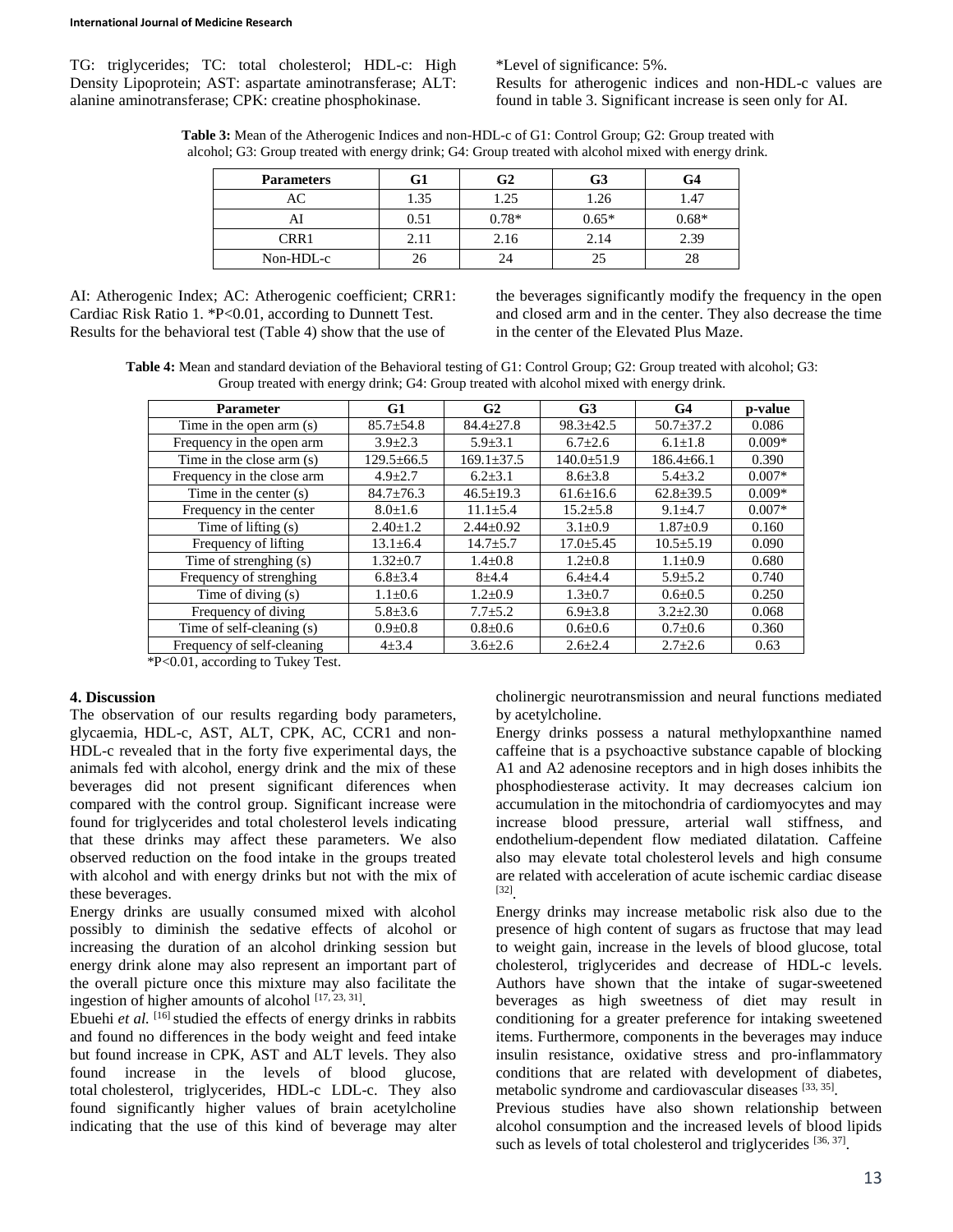#### **International Journal of Medicine Research**

The increase of total cholesterol, triglycerides and AI in G2, G3 and G4 indicate that consume of alcohol, energy drink and both mixed may augment the risk of oxidative stress and inflammation [39]. These conditions are known to predict higher risk of cardiovascular diseases that are among the main causes of death in the modern world. The risk factors for formation of atherogenic plaques besides due to other factors, are also related to hypertriglyceridemia, and high levels of cholesterol. Atherosclerotic lesions are caused by a series of specific cellular and molecular responses normally related to oxidation and inflammation. Alcohol consumption as well energy drinks may be related to increase of lipids levels and induce to oxidative stress and inflammation [40, 43] . Similarly to our results, literature provides several evidences on risks associated with consumption of energy drinks and alcohol and suggest that consumers are at higher risk of cardiovascular diseases, and other problems as diabetes and metabolic syndrome [44, 45] .

Our results showed that some parameters in the behavioral test (Table 3) were altered in the groups that consumed only alcohol, energy drink or the mixture of both. Holubcikova *et al.* [46] studied 8502 adolescents regarding the use of alcohol and energy drinks and found that adolescents consuming both alcohol and energy drinks were at higher risk of negative behavioural outcomes such as bullying, school dislike, truancy, fighting and low academic achievement, when comparing to those who were no consumers or that drank only alcohol or energy drinks. Other authors performed similar study and found similar results  $[47, 48]$ . The negative behavior may be associated with high consume of alcohol when it is mixed to a sweet and nice flavor beverage as energy drinks. This may facilitate the high ingestion, induces the decrease of sleepiness and extends the sedating effects what may also extend the drinking session leading to impairs judgement and neurocognitive functioning. Alcohol and specific compounds of the energy drinks such as caffeine and taurine may contribute to an aggressive behavior [46].

# **5. Conclusion**

Based on our results we may say that the consumption of alcohol, energy drinks and the association of these beverages may increase risk for cardiovascular diseases once they increase Atherogenic Index and levels of cholesterol and triglycerides. Furthermore, they may also lead to behavioral outcomes.

# **6. References**

- 1. Davoren MP, Cronin M, Perry IJ, O'Connor K. Alcohol consumption among university students: a typology of consumption to aid the tailoring of effective public health policy. BMJ Open. 2016; 6(11). e011815. doi: 10.1136/bmjopen-2016-011815.
- 2. Gommans R, Müller CM, Stevens GW, Cillessen AH, Ter Bogt TF. Individual Popularity, Peer Group Popularity Composition and Adolescents' Alcohol Consumption. J Youth Adolesc. 2016. [Epub ahead of print]
- 3. Zhao J, Stockwell T, Roemer A, Chikritzhs T. Is alcohol consumption a risk factor for prostate cancer? A systematic review and meta-analysis. BMC Cancer. 2016; 16(1):845.
- 4. Kurlawala Z, Vatsalya V. Heavy Alcohol Drinking Associated Akathisia and Management with Quetiapine XR in Alcohol Dependent Patients. J Addict. 2016. 6028971.
- 5. Matthews AJ, Bruno R, Dietze P, Butler K, Burns L. Driving under the influence among frequent ecstasy consumers in Australia: trends over time and the role of risk perceptions. Drug Alcohol Depend. 2014; 144:218- 24. doi: 10.1016/j.drugalcdep.2014.09.015.
- 6. Donath C, Baier D, Graessel E, Hillemacher T. Substance consumption in adolescents with and without an immigration background: a representative study-What part of an immigration background is protective against binge drinking? BMC Public Health. 2016; 16(1):1157.
- 7. Bogstrand ST, Larsson M, Holtan A, Staff T, Vindenes V, Gjerde H. Associations between driving under the influence of alcohol or drugs, speeding and seatbelt use among fatally injured car drivers in Norway. Accid Anal Prev. 2015; 78:14-9. doi: 10.1016/j.aap.2014.12.025.
- 8. Maistros A, Schneider WH, Savolainen PT. A comparison of contributing factors between alcohol related single vehicle motorcycle and car crashes. J Safety Res. 2014; 49:129-35. doi: 10.1016/j.jsr.2014.03.002.
- 9. McLellan TM, Caldwell JA, Lieberman HR. A review of caffeine's effects on cognitive, physical and occupational performance. Neurosci Biobehav Rev. 2016; 71:294-312. doi: 10.1016/j.neubiorev.2016.09.001. [Epub ahead of print] Review.
- 10. Visram S, Cheetham M, Riby DM, Crossley SJ, Lake AA. Consumption of energy drinks by children and young people: a rapid review examining evidence of physical effects and consumer attitudes. BMJ Open. 2016, 6(10). e010380. doi: 10.1136/bmjopen-2015- 010380.
- 11. Bashir D, Reed-Schrader E, Olympia RP, Brady J, Rivera R, Serra T. *et al.* Clinical Symptoms and Adverse Effects Associated With Energy Drink Consumption in Adolescents. Pediatr Emerg Care. 2016; 32(11):751-755.
- 12. Dragusin IB, Horswill CA. Does Sport-Drink Use During Exercise Promote an Acute Positive Energy Balance? Int J Sport Nutr Exerc Metab. 2016; 26(5):428- 434.
- 13. Butragueño Laiseca L, Toledo Del Castillo B, Miranda Herrero MC. Energy drinks as a trigger factor for seizures in paediatric patients: A case report. Neurologia. 2016, 21. pii: S0213-4853(16)30210-9. doi: 10.1016/j.nrl.2016.09.005. [Epub ahead of print] English, Spanish. No abstract available.
- 14. Harb JN, Taylor ZA, Khullar V, Sattari M. Rare cause of acute hepatitis: a common energy drink. BMJ Case Rep. 2016. pii: bcr2016216612. doi: 10.1136/bcr-2016- 216612.
- 15. Iyer PS, Yelisetti R, Miriyala V, Siddiqui W, Kaji A. A remarkable case of rhabdomyolysis associated with ingestion of energydrink 'neon volt'. J Community Hosp Intern Med Perspect. 2016; 6(5):32528. doi: 10.3402/jchimp.v6.32528.
- 16. Ebuehi OA1, Ajayl OE, Onyeulor AL, Awelimobor D. Effects of oral administration of energy drinks on blood chemistry, tissue histology and brain acetylcholine in rabbits. Nig Q J Hosp Med. 2011; 21(1):29-34.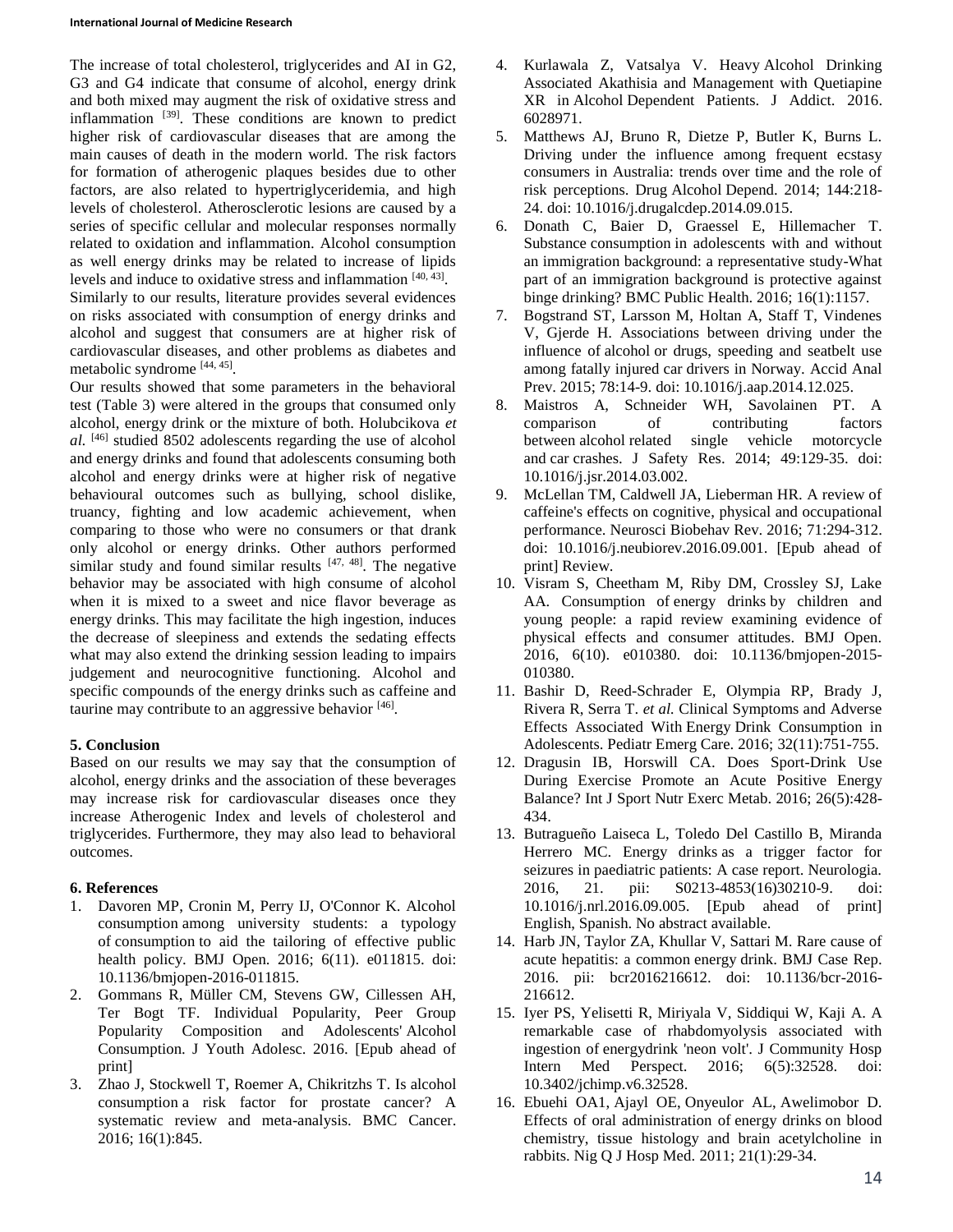- 17. Knapik JJ, Trone DW, McGraw S, Steelman RA, Austin KG, Lieberman HR. Caffeine Use among Active Duty Navy and Marine Corps Personnel. Nutrients. 2016, 8(10). pii: E620.
- 18. Marczinski CA, Fillmore MT, Maloney SF, Stamates AL. Faster Self-Paced Rate of Drinking for Alcohol Mixed With Energy DrinksVersus Alcohol Alone. Psychol Addict Behav. 2016. [Epub ahead of print]
- 19. Prins PJ, Goss FL, Nagle EF, Beals K, Robertson RJ, Lovalekar MT. *et al.* Energy Drinks Improve Five-Kilometer Running Performance in Recreational Endurance Runners. J Strength Cond Res. 2016; 30(11):2979-2990.
- 20. Park S, Lee Y, Lee JH. Association between energy drink intake, sleep, stress, and suicidality in Korean adolescents: energy drink use in isolation or in combination with junk food consumption. Nutr J. 2016; 15(1):87.
- 21. Leopoldo K, Leyton V, Oliveira LG. Alcohol use alone and in combination with other drugs among truck drivers on highways in São Paulo State, Brazil: a cross-sectional study. Cad Saude Publica. 2015; 31(9):1916-28. doi: 10.1590/0102-311X00047214. Portuguese.
- 22. Trapp GSA, Allen KL, O'Sullivan T, Robinson M, Jacoby P, Oddy WH. Energy drink consumption among young Australian adults: associations with alcohol and illicit drug use. Drug Alcohol Depend. 2014; 134:30-37.
- 23. Arria AM, Caldeira KM, Bugbee BA, Vincent KB, O'Grady KE. Energy Drink Use Patterns Among Young Adults: Associations with Drunk Driving. Alcohol Clin Exp Res. 2016; 40(11):2456-2466. doi: 10.1111/acer.13229.
- 24. Miech RA, Johnston LD, O'Malley PM, Bachman JG, Schulenberg JE. Monitoring the Future: National Survey Results on Drug Use, 1975–2015: Volume I: Secondary School Students. Institute for Social Research, The University of Michigan, Ann Arbor, MI. 2016.
- 25. Martz ME, Patrick ME, Schulenberg JE. Alcohol mixed with energy drink use among U.S. 12th-grade students: prevalence, correlates, and associations with unsafe driving. J Adolesc Health. 2015; 56:557-563.
- 26. Ahmadvand H, Bagheri S, Tamjidi-Poor A, Cheraghi M, Azadpour M, Ezatpour B. *et al.* Biochemical effects of oleuropein in gentamicin-induced nephrotoxicity in rats. ARYA Atheroscler. 2016; 12(2):87-93.
- 27. Erejuwa OO1, Nwobodo NN2, Akpan JL3, Okorie UA4, Ezeonu CT5, Ezeokpo BC6. *et al.* Nigerian Honey Ameliorates Hyperglycemia and Dyslipidemia in Alloxan-Induced Diabetic Rats. Nutrients. 2016; 8(3):95. doi: 10.3390/nu8030095.
- 28. Ikewuchi CC. Hypocholesterolemic effect of an aqueous extract of the leaves of Sansevieria senegambica Baker on plasma lipid profile and atherogenicindices of rats fed egg yolk supplemented diet. EXCLI J. 2012; 11:346-56. eCollection 2012.
- 29. Boerngen-Lacerda RB, Souza-Formigoni ML, Souza O. Does the increase in the locomotion induced by the ethanol indicate its stimulant or anxiolytic properties? Pharmacology, Biochemistry and Behavior. 2000; 67:225-232.
- 30. Blanchard CD, Griebel G, Blanchard RJ. Mouse defensive behaviors: pharmacological and behavioral

assays for anxiety and panic. Neuroscience and Biobehavioral Reviews. 2001; 25:205- 218.

- 31. Droste N, Tonner L, Zinkiewicz L, Pennay A, Lubman DI, Miller P. Combined alcohol and energy drink use: motivations as predictors of consumption patterns, risk of alcohol dependence, and experience of injury and aggression. Alcohol Clin Exp Res. 2014; 38:2087-2095.
- 32. Dworzański W, Burdan F, Szumiło M, Jaskólska A, Anielska E. Coffee and caffeine - enemies or alliantes of a cardiologist? Kardiol Pol. 2011; 69(2):173-6.
- 33. Nangia R, Singh H, Kaur K. Prevalence of cardiovascular disease (CVD) risk factors. Med J Armed Forces India. 2016; 72(4):315-319.
- 34. Sowmya N, Lakshmipriya N, Arumugam K, Venkatachalam S, Vijayalakshmi P, Ruchi V. *et al.* Comparison of dietary profile of a rural south Indian population with the current dietary recommendations for prevention of non-communicable diseases (CURES 147). Indian J Med Res. 2016; 144(1):112-119. doi: 10.4103/0971-5916.193297.
- 35. Dhingra R1, Sullivan L, Jacques PF, Wang TJ, Fox CS, Meigs JB. *et al.* Soft drink consumption and risk of developing cardiometabolic risk factors and the metabolic syndrome in middle-aged adults in the community. Circulation. 2007; 116(5):480-8. Epub 2007 Jul 23.
- 36. Yoo MG1, Kim HJ2, Jang HB3, Lee HJ4, Park SI5. The Association between Alcohol Consumption and β-Cell Function and Insulin Sensitivity in Korean Population. Int J Environ Res Public Health. 2016,13(11). pii: E1133.
- 37. Krishnasamy Y, Ramshesh VK, Gooz M, Schnellmann RG, Lemasters JJ, Zhong Z. Ethanol and High Cholesterol Diet Causes Severe Steatohepatitis and Early Liver Fibrosis in Mice. PLoS One. 2016, 11(9). e0163342. doi: 10.1371/journal.pone.0163342.
- 38. Brocardo PS, Gil-Mohapel J, Wortman R, Noonan A, McGinnis E, Patten AR. *et al.* The Effects of Ethanol Exposure During Distinct Periods of Brain Development on Oxidative Stress in the Adult Rat Brain. Alcohol Clin Exp Res. 2016, 11. doi: 10.1111/acer.13266.
- 39. Shults JA, Curtis BJ, Boe DM, Ramirez L, Kovacs EJ. Ethanol intoxication prolongs post-burn pulmonary inflammation: role of alveolar macrophages. J Leukoc Biol. 2016; 100(5):1037-1045.
- 40. Handelsman Y, Shapiro MD. Triglycerides, atherosclerosis, and cardiovascular outcome studies: focus on omega-3 fatty acids. Endocr Pract. 2016. [Epub ahead of print]
- 41. Gunay S, Sariaydin M, Acay A. New Predictor of Atherosclerosis in Subjects With COPD: Atherogenic Indices. Respir Care. 2016; 61(11):1481-1487.
- 42. Munshi RP, Joshi SG1, Rane BN. Development of an experimental diet model in rats to study hyperlipidemia andinsulin resistan ce, markers for coronary heart disease. Indian J Pharmacol. 2014; 46(3):270-6. doi: 10.4103/0253- 7613.132156.
- 43. Chang Y, Li Y, Guo X, Dai D, Sun Y. The Association of Ideal Cardiovascular Health and Atherogenic Index of Plasma in Rural Population: A Cross-Sectional Study